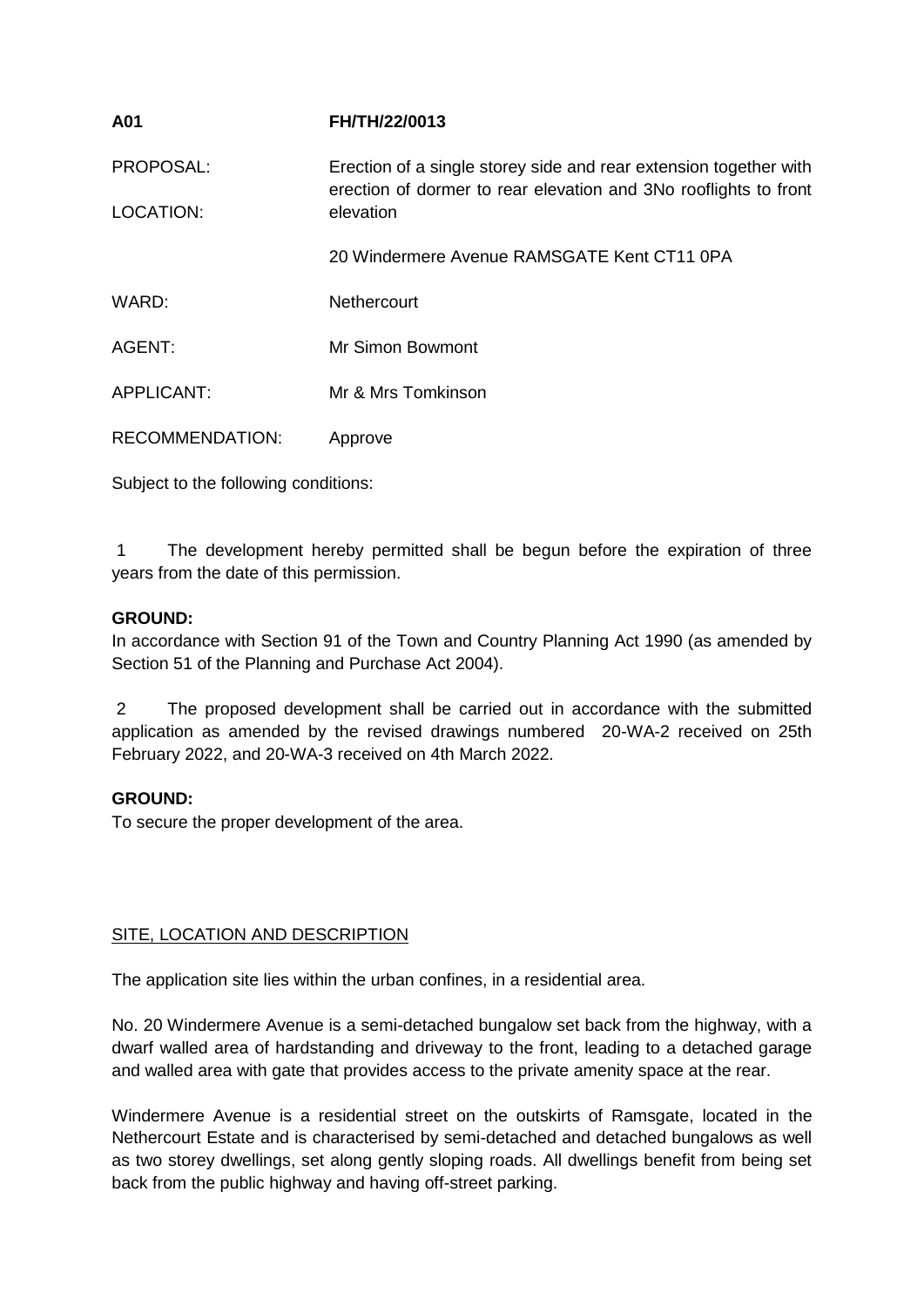# RELEVANT PLANNING HISTORY

No relevant planning history

### PROPOSED DEVELOPMENT

This is an application for the erection of a single storey side and rear extension, together with a dormer to the rear elevation and 3 No. rooflights to the front elevation.

The proposed single storey side and rear extension would provide additional space to the lounge and kitchen area as well as creating a utility space. The extension would increase the depth of the existing rear extension by approximately 1.42m (creating a total depth of 3.90m) and extend sidewards, to infill the existing walled area attached to the garage by approximately 1.13m. These extensions would have a flat roof.

A flat roof rear dormer extension is proposed to create an additional bedroom and en-suite, with two casement windows and a set of french doors with juliette balcony . The dormer will sit 0.94m below the ridge, 0.35m above the existing eaves height and be set in from either side.

### DEVELOPMENT PLAN POLICIES

### **THANET LOCAL PLAN 2020**

SP35 - Quality Development QD02 - General Design Principles QD03 - Living Conditions TP06 - Car Parking

#### NOTIFICATIONS

Letters were sent to neighbouring occupiers and a site notice was posted near the site. One residential response has been received in the form of an objection.

The objection raised the following concerns: Overlooking and loss of privacy in the rear garden as a result of the proposed dormer.

#### **Ramsgate Town Council:** no comment.

#### **CONSULTATIONS**

None.

#### COMMENTS

The application has been called to the planning committee at the request of Councillor Ovenden for Members to consider the potential impact upon neighbouring privacy.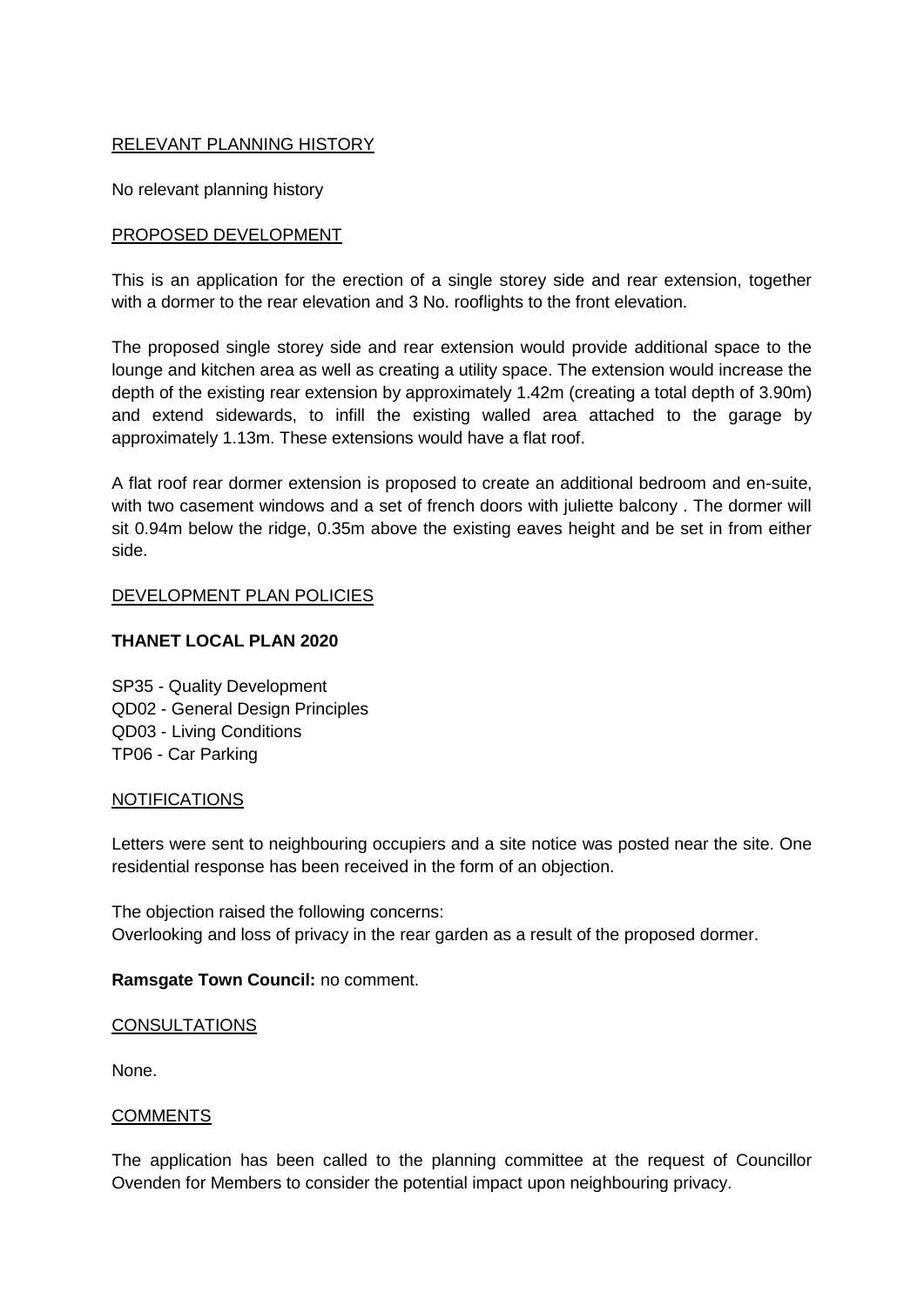The main considerations with regards to this planning application are the impact of the proposal upon the character and appearance of the area, the impact on living conditions of neighbouring property occupiers and highway safety.

# **Character and Appearance**

In terms of character and appearance, paragraph 130 of the NPPF states that decisions should ensure that developments will function well and add to the overall quality of the area, are visually attractive as a result of good architecture, layout and appropriate and effective landscaping, are sympathetic to local character and history, establish or maintain a strong sense of place, optimise the potential of the site to accommodate and sustain an appropriate amount and mix of development and create places that are safe, inclusive and accessible.

Thanet Local Plan Policy QD02 relates to general design principles and outlines that the primary planning aim in all new development is to promote or reinforce the local character of the area and provide high quality and inclusive design that is sustainable in all other respects. Proposals must relate to the surrounding development in terms of its form and layout, be well designed, respect and enhance the character of the area paying particular attention to context and identity of its location, scale, massing, rhythm, density, layout, use of materials appropriate to the locality, be compatible with neighbouring buildings and spaces.

Windermere Avenue is a residential street on the outskirts of Ramsgate, located in the Nethercourt Estate and is characterised by semi-detached and detached bungalows as well as two storey dwellings, set along gently sloping roads. All dwellings benefit from being set back from the public highway and having off-street parking.

The proposed dormer will be set upon the rear roof plane, set down from the ridge and up from the eaves, and set in from both sides. Although a small part of the eastern dormer cheek will be visible from public vantage points when standing to outside Nos. 16 and No. 3 Windermere Avenue, given that it is not an unusual feature to the rear of residential properties and proposes to use a grey cedral cladding to blend in with the greyed appearance of the existing roof tiles, it is unlikely to appear overly dominant or out of keeping with the character of the host dwelling and surrounding streetscene.

The proposed single storey rear extension will be almost entirely located within the rear garden and only the eastern corner which will infill and replace the existing gap and boundary wall between the host dwelling and garage will be visible. It will be flat roofed and use materials to match the structures it adjoins. As such it is not considered to create any significant harm to the character or appearance of the application site or wider area.

Although there are three roof lights proposed to the front roof plane, given these are not an unusual roof feature and the front roof planes to both Nos 8 and 22 Windermere Avenue are entirely covered with solar panels, these are not considered to create any harm to the streetscene.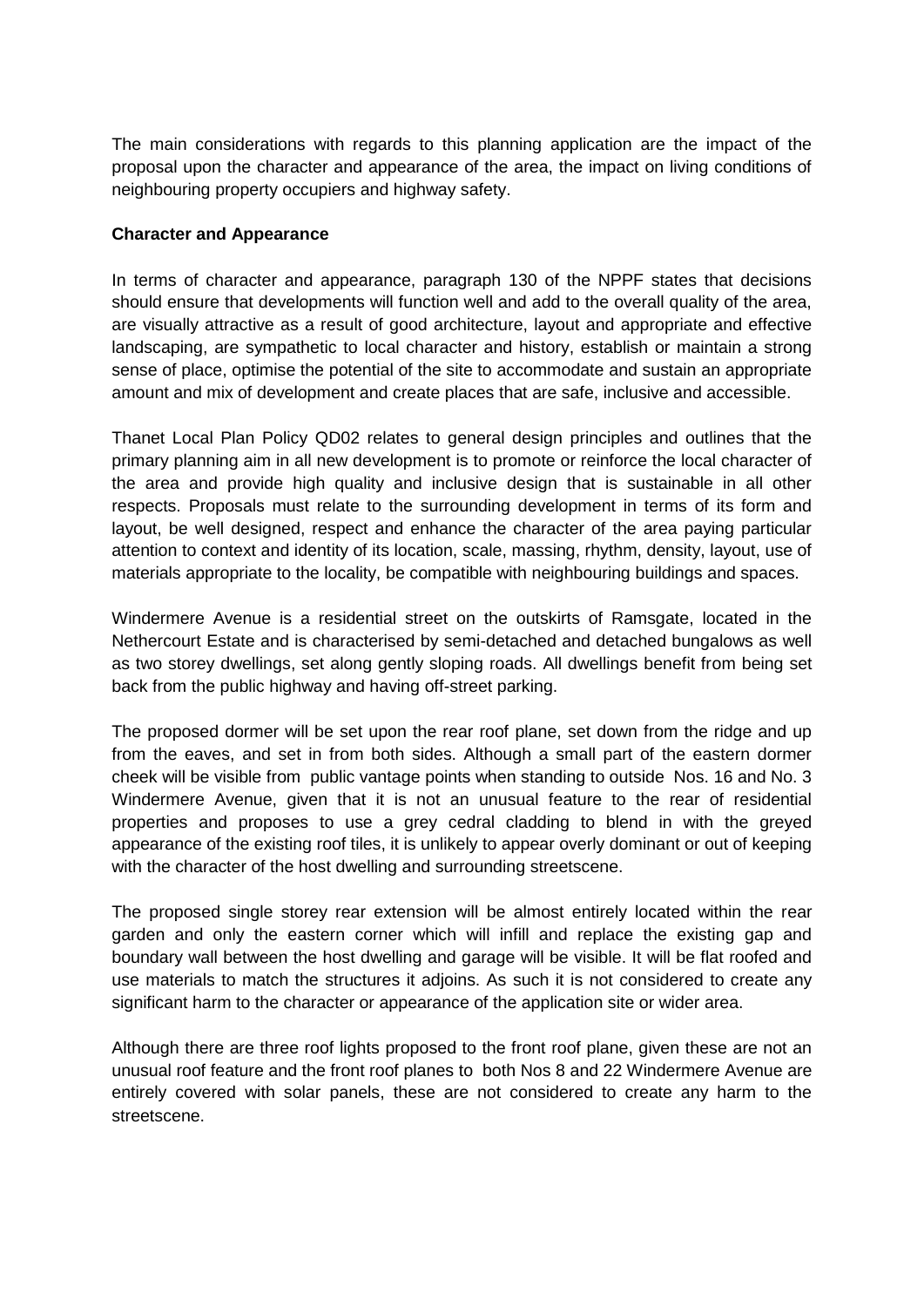It is therefore considered that the proposed development would not result in material harm to the streetscene or wider character and appearance of the area and therefore accords with Policies SP35 and QD02 of the Thanet Local Plan and the NPPF.

# **Living Conditions**

In terms of living conditions, paragraph 119 of the NPPF outlines that planning decisions should promote an effective use of land in meeting the need for homes and other uses, while safeguarding and improving the environment and ensuring safe and healthy living conditions. Paragraph 130 of the NPPF states that decisions should ensure that developments create places that are safe, inclusive and accessible and which promote health and well-being, with a high standard of amenity for existing and future users.

Policy QD02 of the Thanet Local Plan outlines that new development must be compatible with neighbouring buildings and spaces and inclusive in its design for all users. It should improve people's quality of life by creating safe and accessible environments and promote public safety and security. Thanet Local Plan Policy QD03 states that new development must not lead to unacceptable living conditions through overlooking, noise or vibration, light pollution, overshadowing, loss of natural light or sense of enclosure.

The proposed single storey rear extension will project outwards from the existing rear extension by 1.42 m creating a total depth of 3.90m. As this will project only 1m beyond the existing rear extension belonging to the adjacent property, No. 22, to the west, and given that there is a separation distance to the side elevation of their existing rear extension of 0.90m, along with a modest height of approximately 2.66m, it is unlikely to create a sense of enclosure or loss of light for the neighbouring occupier.

As there are no side windows proposed and only a set of bi-folding doors proposed to the rear elevation at ground floor level, facing into the garden of the application site, there is unlikely to be any loss of privacy as a result of the rear/side extension.

Furthermore, as there will be a separation distance of approximately 2.7m to the common boundary with No. 18, to the east, and it will be entirely screened from them by the existing garage, it is not considered to create any sense of enclosure, loss of light or privacy here.

A flat roof dormer is proposed to the rear roof slope, which will be set down from the ridge by 0.94m, set up from the eaves by 0.35m, set in from the eastern edge by 0.25m, and set in from the western edge by 0.42m (nearest to the adjacent property No. 22). Due to its position and design, the proposed dormer is unlikely to create a sense of enclosure or loss of light for neighbouring occupiers.

Concerns have been received from neighbouring occupiers regarding the potential for overlooking and loss of privacy in the neighbouring rear garden as a result of the proposed dormer. Whilst windows and french doors are proposed within the dormer, which would only indirectly overlook the neighbouring properties' garden, amended plans have been sought to reduce the perception of overlooking to the neighbouring property from the french doors and balconette, especially given that the properties in the immediately surrounding area are bungalows, and not currently overlooked.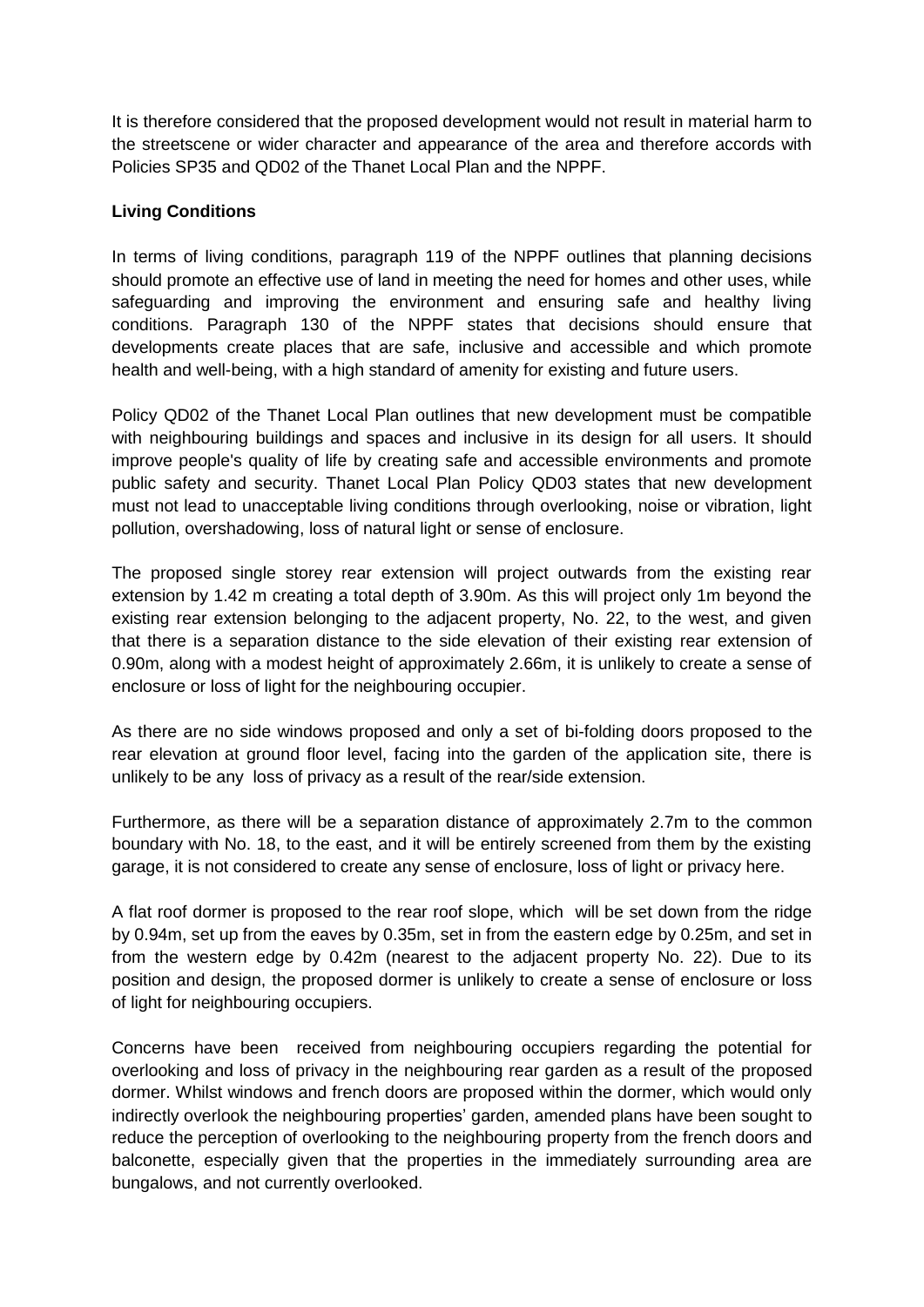Amended plans have been received swapping the french doors and juliette balcony in the western end of the dormer with a two-light casement window in the eastern end of the dormer. This has increased the distance between the french doors and balconette and the common boundary with No. 22 to approximately 5.59m.

The centre line of the two-light casement dormer window will be approximately 1.67m from the common boundary with No. 22, but given the reduced size of the nearest opening, and the presence of the neighbouring rear extension on the other side of the common boundary, which projects approximately 2.90m in depth, and will obstruct views towards the neighbours external amenity space, it is considered that any views from this window will be oblique and will not create any harmful overlooking or loss of privacy for the neighbouring occupier.

The proposed mid-point of the French doors and juliette balcony, now located to the eastern end, will be approximately 1.79m in from the edge, with a total separation distance of 5.55m to the common boundary with No. 18 Windermere Avenue, and approximately 9.37m to their blank first floor side elevation. As these two properties are set at differing angles on their plots any views into the neighbouring garden would be approximately 10m, over the top of their adjoining garages and considered entirely oblique. This is therefore considered to be a much more considerate location for the french windows and juliette balcony and not considered to create any harmful overlooking or loss of privacy.

To the rear of the site is a railway line, with no neighbouring properties beyond, so there will be no loss of neighbouring privacy to the rear.

For these reasons it is not considered that the proposal would adversely affect the living conditions of neighbouring property occupiers and therefore accords with Policy QD03 of the Thanet Local Plan and the NPPF.

# **Transportation**

The scheme proposes to increase the number of bedrooms by one, but as the required provision for a one or two bedroom property is the same, and the garage is remaining, it is not considered that there would be a material increase in vehicle movements to and from the site or demand for car parking.

For these reasons, it is not considered that the proposed development would result in harm to highway safety or amenity.

# RECOMMENDATION

For the reasons outlined above, it is considered that the impact upon the character and appearance of the area would be acceptable, with no significant harm created for the residential amenities of neighbouring property occupiers or the local highway network. The proposal therefore accords with Policies SP35, QD02, QD03 and TP06 of the Thanet Local Plan and the National Planning Policy Framework.